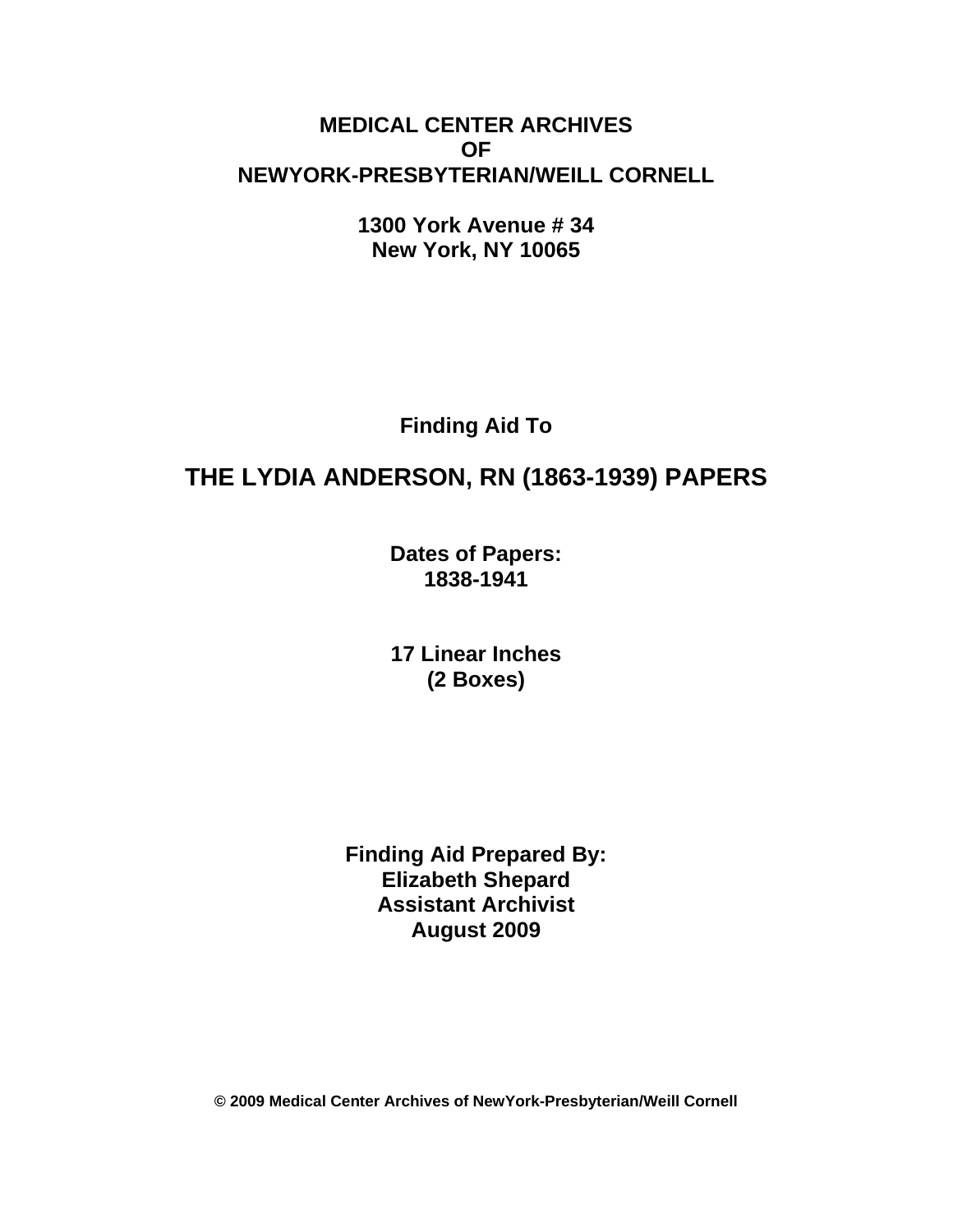#### **PROVENANCE:**

The archives does not have any record of who donated these papers.

#### **ADMINISTRATIVE/BIOGRAPHICAL NOTE:**

Lydia Anderson was born in New York City on January 16, 1863. Her father, Thomas Anderson, was the minister of First Baptist Church in New York City. She earned a B.A. degree from Rutgers Female College in 1895, a nurse's degree from New York Hospital Training School for Nurses in 1897, and a P.G. degree from Teachers College, Columbia University in 1909. She was the superintendent of nurses at Homeopathic Hospital, Providence, Rhode Island, 1897 and Associate Superintendent of nurses at Sloane Hospital, 1897-1902, Long Island College Hospital, Brooklyn, 1903-1904, and Mt. Sinai Hospital, 1903-1908. She was a visiting professor at thirty-two nursing schools between 1909-1936. She was on the faculty of New York Hospital Training School for Nurses where she was an visiting instructor, 1909-1932, instructor of history of nursing, 1932-1936, and guest instructor of history of nursing, 1936-1939.

Ms. Anderson was well regarded by her colleagues and students. She was dedicated to the field of nursing education. She was appointed to the New York State Board of Nurse Examiners in 1910 and served for seventeen years. Due to her interest in developing a library at New York Hospital School of Nursing, the library was named in her honor the Lydia E. Anderson Library.

She died on April 11, 1939 in Brooklyn, NY.

#### **SCOPE AND CONTENT NOTE:**

This small collection only provides a glimpse of Lydia Anderson's life. The biographies, correspondence, and scrapbook all indicate the great love and respect her colleagues, friends, students had for her. There is some business correspondence regarding speech invitations and her participation in nursing professional organizations. One organization was the History of Nursing Society of New York shows her interest in educating students about nursing history. There is little else here that reflects her career in nursing education.

#### **ACCESS RESTRICTIONS:**

#### **ACCESS POINTS:**